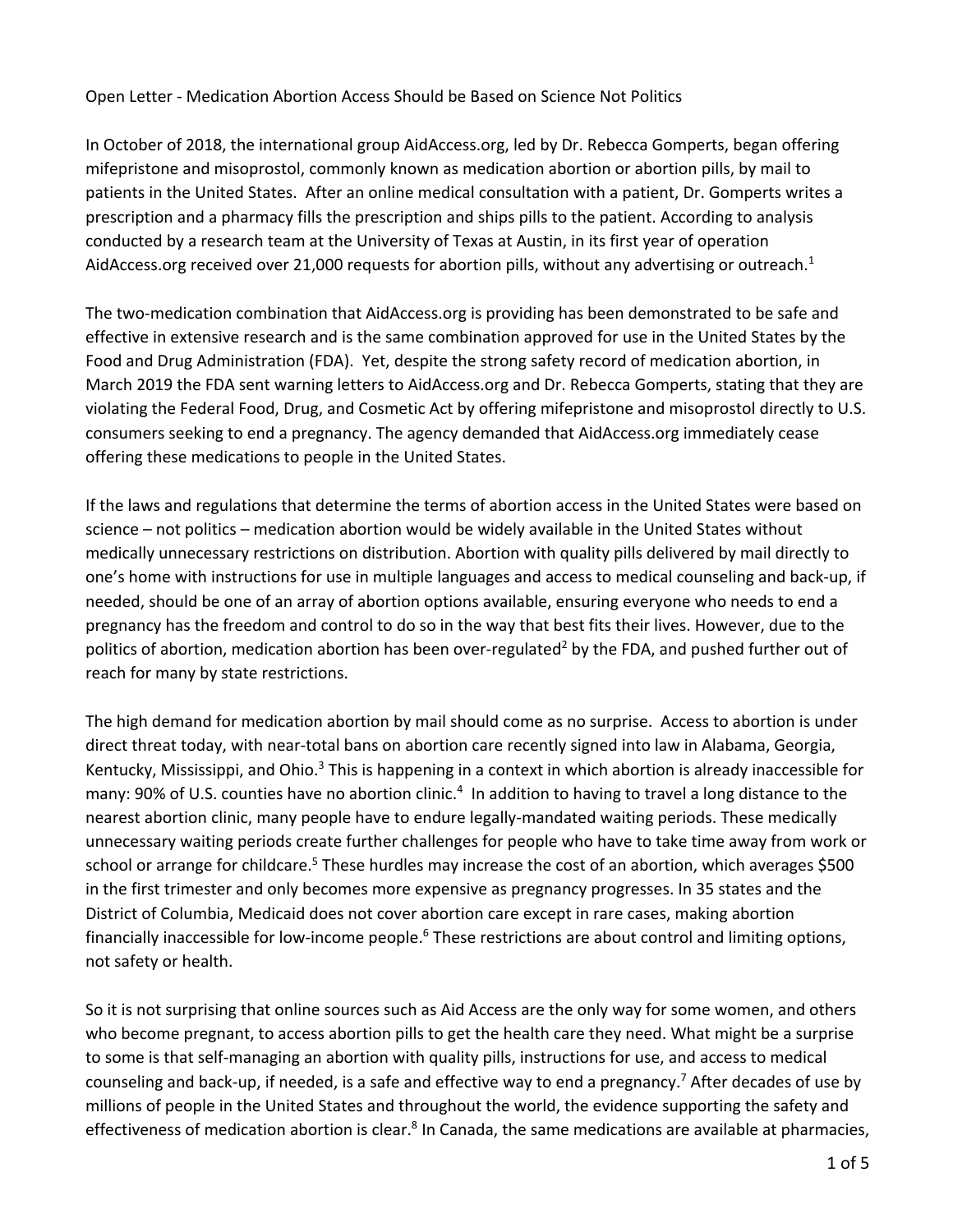like other prescription medications, without the unusual and burdensome restrictions imposed in the United States. Research in countries, such as Ireland, where services very similar to Aid Access have been provided, indicates that patients are able to safely use the medications as directed and self-refer to a health care provider when needed.<sup>9</sup> And in an article about expanding available options for abortion care in the United States, the Guttmacher Institute, one of the leading research institutions on abortion, argues for "access to the full range of safe and effective options for abortion care, including self-management with medication."10

The risk for a person self-managing an abortion with pills in the United States today is not medical but legal. Since the year 2000, there have been at least 21 known arrests in the United States of people for ending their own pregnancy or helping someone who has made the decision to do so. Some have gone to jail, but even those who have not have had their lives turned upside down by investigations and in some cases have suffered economic and social harm caused by negative media exposure. The threat of investigation, arrest, or punishment is particularly of concern for those who live under heightened government surveillance, including many in immigrant communities. Five states currently have laws on the book that criminalize selfmanaged abortion.<sup>11</sup> The fact that these laws are generally outdated and likely unconstitutional<sup>12</sup> does not mean that they are inert; they have been used in the last decade to arrest, investigate, and prosecute people who ended or who were suspected of ending their own pregnancies.<sup>13</sup> And in states without such laws, prosecutors who wish to punish people for abortion have used laws that were never intended to apply to self-managed abortion to target people who have ended, or are suspected of ending, their own pregnancies.

The anti-abortion politicians and activists who propose and enact abortion restrictions are attempting to legislate legal abortion out of existence. They are well aware that the FDA's restrictions and actions are a key element in the success of their own efforts to make abortion inaccessible.

The undersigned experts and organizations stand in solidarity with the millions of people who are trying to make the best decisions for themselves and their families and with those who are unable to access safe abortion care under the politically constricted conditions in the United States. We stand against punishing people for seeking health care, and we stand against using the FDA as a pawn to advance a political agenda that aims to deprive people of their dignity and humanity as well as their constitutional right to make intimate decisions about their pregnancies. We urge the FDA, state legislators, and all policy-making bodies to be guided by the science and support the removal of unnecessary regulatory barriers that make safe and effective abortion medications inaccessible to people who need them.

Signed: (*List begins on next page*)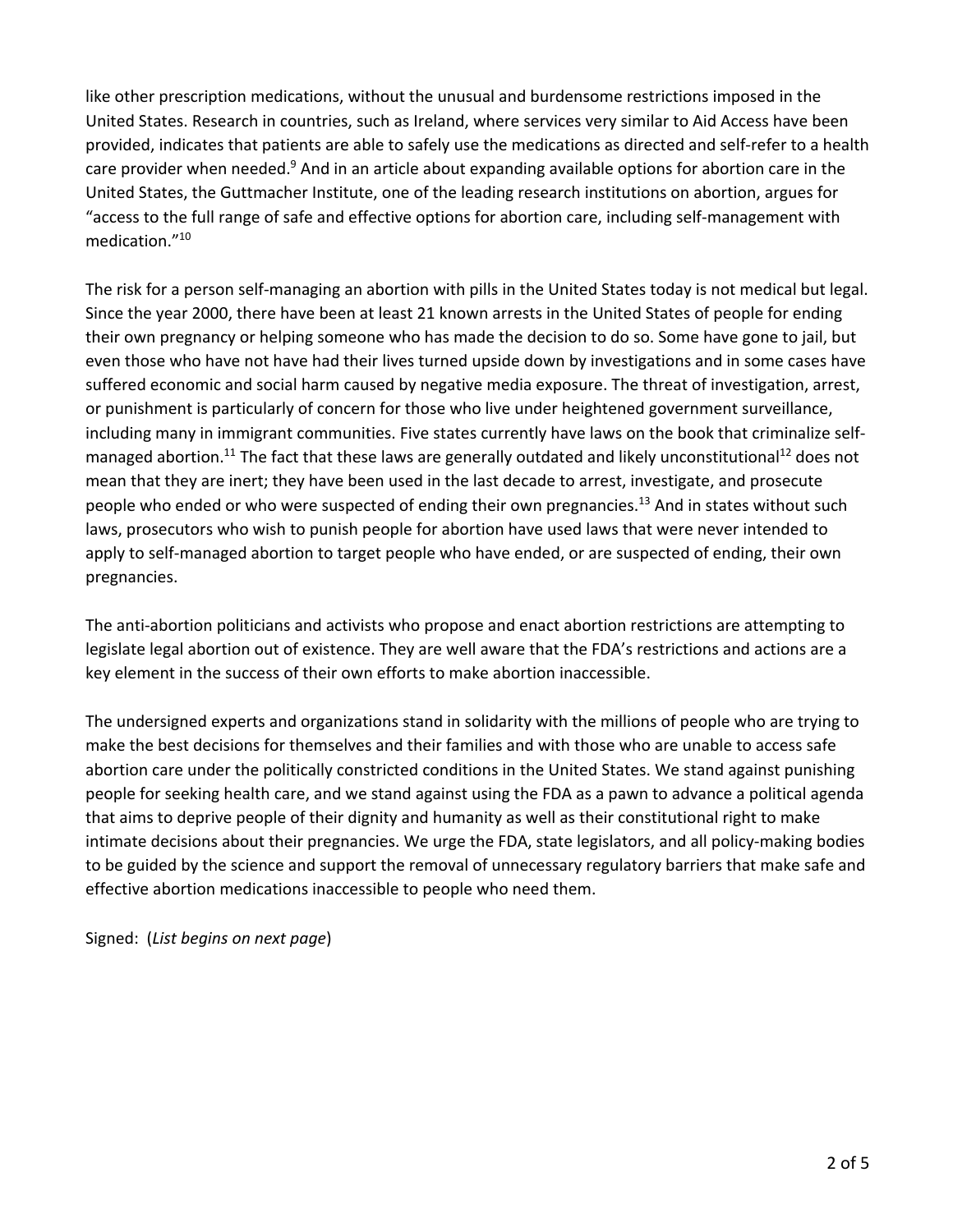**Organizations** Abortion Access Front Abortion Care Network ACCESS Women's Health Justice Advocates for Youth All-Options Carolina Abortion Fund Catholics for Choice Chicago Abortion Fund Civil Liberties and Public Policy Program Clarinda Regional Health Center Feminist Women's Health Center Forward Together Gateway Women's Access Fund If/When/How: Lawyering for Reproductive Justice In Our Own Voice: National Black Women's Reproductive Justice Agenda Ipas Legal Voice Maine Family Planning Mariposa Fund Medical Students for Choice Midwest Access Coalition NARAL Pro-Choice Arizona NARAL Pro-Choice Colorado National Abortion Federation National Asian Pacific American Women's Forum (NAPAWF) National Latina Institute for Reproductive Health National Institute for Reproductive Health National Organization for Women National Partnership for Women & Families National Network of Abortion Funds National Women's Health Network New Voices for Reproductive Justice Nurses for Sexual and Reproductive Health Pendergast Consulting Physicians for Reproductive Health Plan C Planned Parenthood Federation of America Progress Florida Public Leadership Institute Religious Coalition for Reproductive Choice Reproaction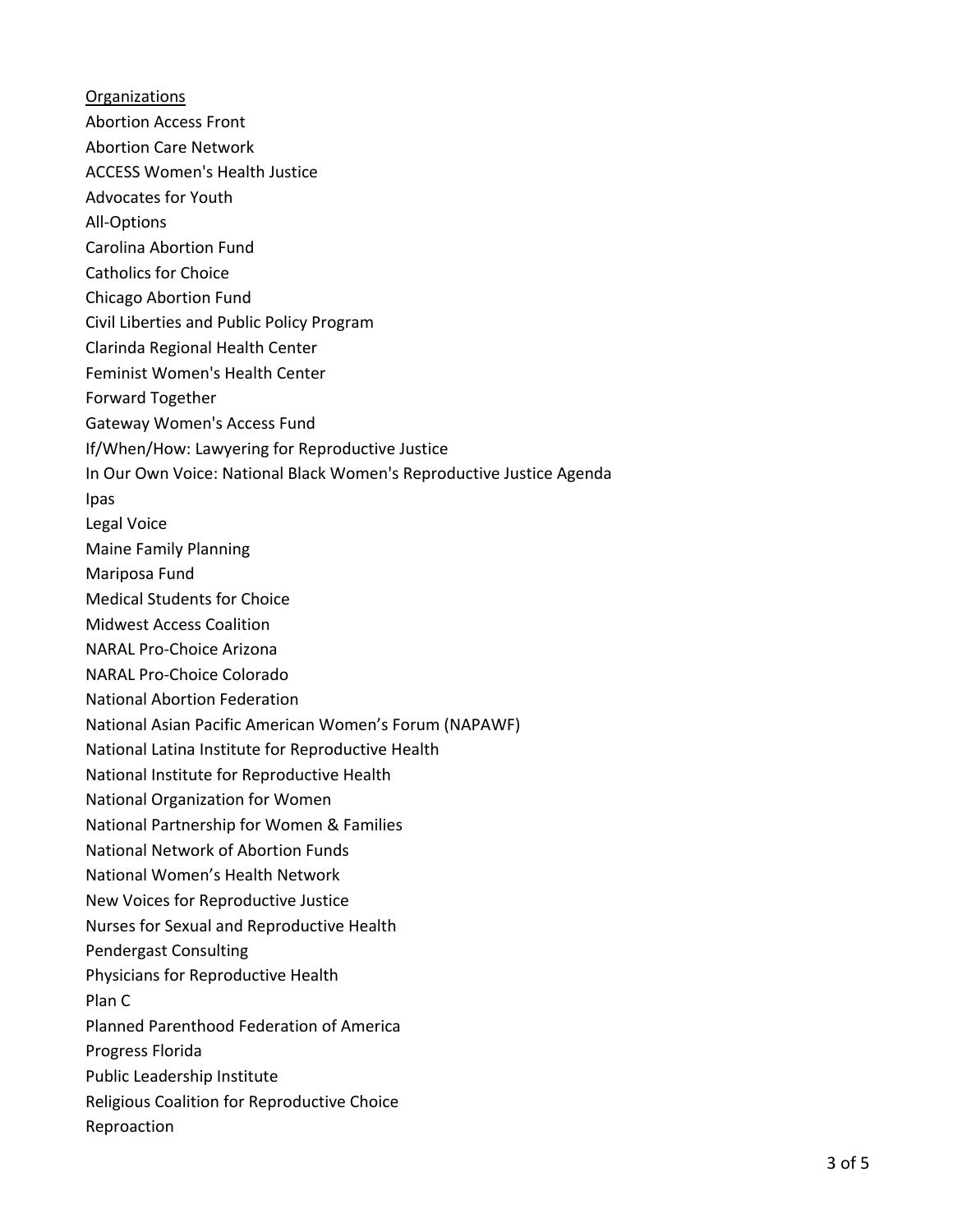Reproductive Health Access Project SisterLove, Inc. **SisterReach** Surge Reproductive Justice URGE: Unite for Reproductive & Gender Equity West Virginia Free Whole Woman's Health/Whole Woman's Health Alliance Women on Web Individuals (affiliations included for identification purposes only) Abigail Aiken, MD, MPH, PhD, University of Texas at Austin Maureen Baldwin, MD MPH, Oregon Health & Science University M. Antonia Biggs, PhD, University of California, San Francisco Sharon Camp, PhD Don Downing, Pharmacy, University of Washington Marji Gold, MD Kelsey Holt, ScD, Person-Centered Reproductive Health Program, University of California, San Francisco Sarah Horvath, MD, MSHP Jennifer Karlin, MD/PhD, University of California, San Francisco Katrina Kimport, PhD, Advancing New Standards in Reproductive Health, University of California, San Francisco Amy Levi, PhD, CNM, WHNP-BC, University of New Mexico Ghazaleh Moayedi, DO, MPH, Physicians for Reproductive Health Kathleen Morrell, MD, MPH Sumathi Narayana, MD, Montefiore Medical Center/Department of Family and Social Medicine Elizabeth Newhall, MD, Whitebird Free Clinic Melanie Pena, MPH, MA, Gynuity Health Projects Citlali Perez, Person-Centered Reproductive Health Program, University of California, San Francisco Jamila Perritt, MD Karen Plafker, MA, MSc Rev. Katherine Ragsdale, D. Min., National Abortion Federation Reiley Reed, MPH, Person-Centered Reproductive Health Program, University of California, San Francisco Sarah Roberts, DrPH, Advancing New Standards in Reproductive Health Corinne H. Rocca, PhD, Advancing New Standards in Reproductive Health, University of California, San Francisco Ilana Silverstein, BA, Person-Centered Reproductive Health Program, University of California, San Francisco Mindy Sobota, MD, MS, Mphil, Brown University - Alpert Medical School Karen Thurston, All-Options Pregnancy Resource Center Rena Tucker, MSW, The Center For Reproductive Health Education In Family Medicine, Department of Family and Social Medicine – Montefiore Medical Center (RHEDI)